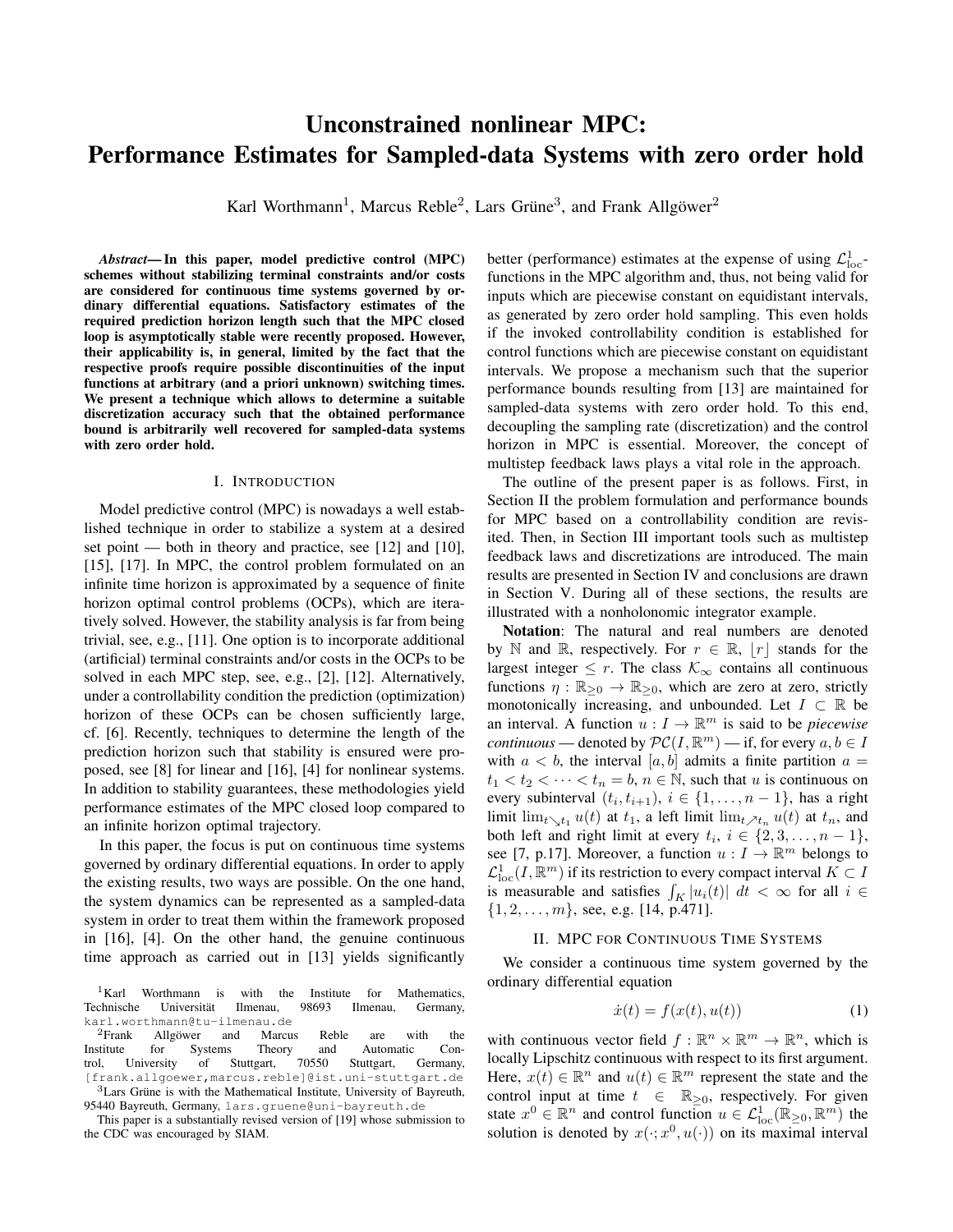of existence. The control values are confined to a closed set  $\mathbb{U} \subseteq \mathbb{R}^m$  with nonempty interior int U. Furthermore, let  $(x^*, u^*) \in \mathbb{R}^n \times \text{int} \overline{U}$  be such that  $f(x^*, u^*) = 0$ holds. Then,  $x^* \in \mathbb{R}^n$  is called a controlled equilibrium, i.e.,  $x(t; x^*, u(\cdot)) = x^*$  for all  $t \ge 0$  with  $u(\cdot) \equiv u^*$ .

# *A. Model Predictive Control*

Our goal is to stabilize system (1) at the (controlled) equilibrium  $x^*$ . Since we want to fulfill this control task in an optimal fashion, stage costs  $\ell : \mathbb{R}^n \times \mathbb{R}^m \to \mathbb{R}_{\geq 0}$ satisfying the conditions

$$
\ell(x^\star, u^\star) = 0 \quad \text{and} \quad \ell(x, u) \ge \eta(\|x - x^\star\|) \tag{2}
$$

with a  $K_{\infty}$ -function  $\eta$  are employed as a performance criterion. Then, the following MPC scheme with prediction horizon  $T \in \mathbb{R}_{>0}$  and control horizon  $\delta \in (0, T)$  is used.

Algorithm 1 MPC Algorithm (continuous time)

Given:  $T \in \mathbb{R}_{>0}$  and  $\delta \in (0, T)$ .

Set time  $t = 0$ .

- 1) Measure the current state  $\hat{x} = x(t)$  at time t.
- 2) Minimize the finite horizon cost functional

$$
J_T(\hat{x}, \bar{u}(\cdot)) = \int_0^T \ell(\bar{x}(s; \hat{x}, \bar{u}(\cdot)), \bar{u}(s)) ds
$$

subject to the initial condition  $\bar{x}(0; \hat{x}, \bar{u}(\cdot)) = \hat{x}$ , the system dynamics  $\dot{\bar{x}}(s; \hat{x}, \bar{u}(\cdot)) = f(\bar{x}(s; \hat{x}, \bar{u}(\cdot)), \bar{u}(s)),$ and the control constraints  $\bar{u}(s) \in \mathbb{U}$ ,  $s \in [0, T)$ , to compute an optimal control  $\overline{u}_T^{\star}(\cdot; \hat{x}) \in \mathcal{L}_1^{\text{loc}}([0, T), \mathbb{U})$ .

3) Implement  $\bar{u}_T^*(t;\hat{x})|_{t\in[0,\delta)}$ , set  $t = t + \delta$  and go to Step 1.

Remark 1 (Existence of a minimizer) *In Step 2 of Algorithm 1 it is tacitly assumed that the infimum*

$$
V_T(\hat{x}):=\inf_{\bar{u}(\cdot)}J_T(\hat{x},\bar{u}(\cdot)),
$$

*is attained, i.e.*  $V_T(\hat{x}) = J_T(\hat{z}, \bar{u}_T^{\star}(\cdot; \hat{x}))$  holds, without specifying any regularity properties of  $\overline{u}$  :  $[0, T) \rightarrow \mathbb{R}^m$ . *A likely choice would be the space of piecewise continuous (constant) functions. Then, the infimum may be an element* of  $\mathcal{L}_1^{\text{loc}}([0,T),\mathbb{R}^m)$  since  $\mathcal{PC}([0,T),\mathbb{R}^m)$  is not closed.

The procedure described in Algorithm 1 allows to define a state feedback law  $\mu_{T,\delta} : [0,\delta) \times \mathbb{R}^n \to \mathbb{U}$  as  $\mu_{T,\delta}(s,\hat{x}) \; := \; \bar{u}_T^{\star}(s;\hat{x})$ , i.e. the control loop is closed every  $\delta$  time units. The resulting (nominal) MPC closed loop trajectory  $x_{\mu_{T,\delta}}^{MPC}(\cdot; x_0)$  is generated iteratively by

$$
\dot{x}_{\mu_{T,\delta}}^{MPC}(t) = f(x_{\mu_{T,\delta}}^{MPC}(t), \mu_{T,\delta}(t - \lfloor t/\delta \rfloor \delta, x_{\mu_{T,\delta}}^{MPC}(\lfloor t/\delta \rfloor \delta)))
$$

with  $x_{\mu_T,s}^{MPC}(0) = x^0$ . The control function consisting of the concatenated input signals is denoted by  $u_{\mu_T,s}^{MPC}(\cdot; x^0)$ . For further details and explanations on nonlinear MPC we refer to [3] and the references therein.

Remark 2 (Extensions) *Algorithm 1 and also the upcoming results can be generalized to infinite dimensional systems including state constraints, see [19] for details.*

# *B. Performance Estimates & Asymptotic Stability*

Asymptotic stability of this MPC scheme can be ensured by the following theorem [13]. The idea of using a relaxed Lyapunov inequality as a sufficient condition in order to guarantee asymptotic stability of a receding horizon control scheme goes back to [5].

**Theorem 1** *Assume existence of a suboptimality degree*  $\alpha \in$  $(0, 1]$ , *i.e., for each*  $\hat{x} \in \mathbb{R}^n$  *the* relaxed Lyapunov inequality

$$
V_T(x(\delta; \hat{x}, \bar{u}_T^{\star})) \le V_T(\hat{x}) - \alpha \int_0^{\delta} \ell(x(s; \hat{x}, \bar{u}_T^{\star}), \bar{u}_T^{\star}(s, \hat{x})) ds
$$
\n(3)

*holds with*  $\bar{u}_T^* = \bar{u}_T^*(\cdot; \hat{x})$  *defined by Step 2 of Algorithm 1. Then, the suboptimality estimate*

$$
J_{\infty}(x^0, \mu_{T,\delta}^{MPC}) := \int_0^{\infty} \ell(x_{\mu_{T,\delta}}^{MPC}(t; x^0), u_{T,\delta}^{MPC}(t; x^0)) dt
$$
  

$$
\leq V_{\infty}(x^0) / \alpha
$$

*holds. If, in addition, conditions* (2) *and*  $V_T(x) \leq \overline{\eta}(\Vert x - \overline{\eta}\Vert)$  $x<sup>★</sup>$ ||) *hold for some* K<sub>∞</sub>-function  $\bar{\eta}$ , the MPC closed loop is *asymptotically stable.*

The performance (suboptimality) estimate shows that the cost of the MPC closed loop  $J_{\infty}(x^0, \mu_{T,\delta}^{MPC})$  on the infinite horizon is bounded by the infinite horizon optimal cost multiplied by  $\alpha^{-1}$ . With respect to concluding (asymptotic) stability, the main difficulty is to show the existence of  $\alpha > 0$  such that the relaxed Lyapunov inequality (3) holds. This point will be investigated more closely in the following subsection.

## *C. Controllability Condition*

In the following theorem, a controllability condition is introduced, which allows for verifying validity of (3) based on open loop control functions. Alternatively, bounds on the value function analogously to [16] can be used.

**Theorem 2** ([13]) *If an overshoot bound*  $C \geq 1$  *and a decay rate*  $\mu > 0$  *exist such that, for each*  $x^0 \in \mathbb{R}^n$ *, an open loop control function*  $u_{x^0} \in \mathcal{L}^1_{loc}(\mathbb{R}_{\geq 0}, \mathbb{U})$  *exists satisfying* 

$$
\ell(x(t; x^0, u_{x^0}(\cdot)), u_{x^0}(t)) \le Ce^{-\mu t} \min_{u \in \mathbb{U}} \ell(x^0, u) \quad (4)
$$

*for all*  $t \geq 0$ *, then the relaxed Lyapunov inequality* (3) *holds with performance estimate*  $\alpha_{T, \delta}$  *given by* 

$$
1 - \frac{\sqrt{e^{\mu \delta} - 1}}{\sqrt{e^{\mu T} - 1} - \sqrt{e^{\mu \delta} - 1}} \cdot \frac{\sqrt{e^{\mu (T - \delta)} - 1}}{\sqrt{e^{\mu T} - 1} - \sqrt{e^{\mu (T - \delta)} - 1}}.
$$
\n(5)

*Moreover, for given control horizon* δ *and a desired performance bound*  $\overline{\alpha} \in (0,1)$ *, there always exists*  $T \in (\delta,\infty)$ *such that*  $\alpha_{T,\delta} \geq \overline{\alpha}$  *holds.* 

Formula (5) allows to easily calculate a prediction horizon T such that  $\alpha_{T,\delta} > 0$  and, as a direct consequence of Theorem 1, asymptotic stability of the MPC closed loop holds. Furthermore, a certain performance bound  $\overline{\alpha}$  can be ensured by choosing a long enough prediction horizon.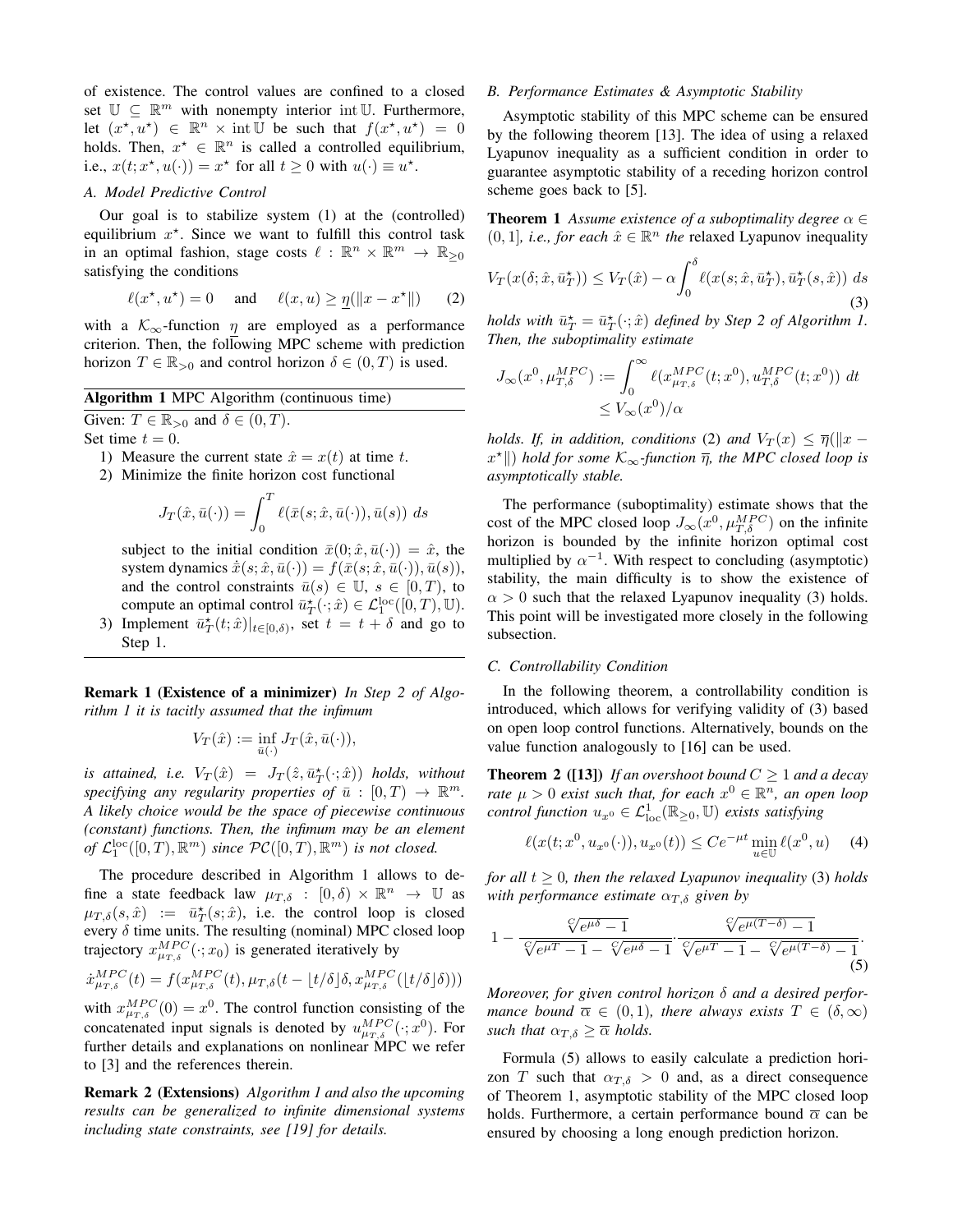# *D. Nonholonomic Integrator Example*

We briefly illustrate the presented results by a nonholonomic integrator example with vector field

$$
f: \mathbb{R}^3 \times \mathbb{R}^2 \to \mathbb{R}^3
$$
,  $(x, u) \mapsto (u_1, u_2, x_1 u_2 - x_2 u_1)^T$ ,

and stage costs  $\ell(x, u) = x_1^2 + x_2^2 + 3|x_3| + u_1^2 + u_2^2$ . This system does not admit a continuously differentiable control Lyapunov function and cannot be asymptotically stabilized by continuous state feedback; see [1]. However, for an arbitrary initial state  $x^0 \in \mathbb{R}^3$ , using the piecewise constant control function  $u : \mathbb{R}_{\geq 0} \to \mathbb{R}^2$  defined componentwise by

$$
u_1(t) = \begin{cases} -x_1^0/t_1, & t \in [0, t_1) \\ \frac{x_3^0}{|x_3^0|} \cdot \frac{4\sqrt{|x_3^0|}}{\sqrt{2}(t_2 - t_1)} \sin\left(\left\lfloor \frac{4(t - t_1)}{t_2 - t_1} \right\rfloor \frac{\pi}{2}\right), & t \in [t_1, t_2) \\ 0, & t \in [t_2, \infty) \end{cases}
$$

and

$$
u_2(t) = \begin{cases} -x_2^0/t_1, & t \in [0, t_1) \\ \frac{4\sqrt{|x_3^0|}}{\sqrt{2}(t_2 - t_1)} \cos\left(\left\lfloor \frac{4(t - t_1)}{t_2 - t_1} \right\rfloor \frac{\pi}{2}\right), & t \in [t_1, t_2) \\ 0, & t \in [t_2, \infty) \end{cases}
$$

steers the system to the desired equilibrium  $x^* = 0$ . While doing so the state trajectory first reaches the  $x_3$ -axis at time  $t_1$ , i.e.  $x(t_1) = (0, 0, x_3^0)^T$ , and is then driven towards the origin until time  $t_2$ . Calculating the state trajectory for  $t_1 = 1$  and  $t_2 = 5$  first and plugging the resulting expressions into the stage costs reveals that the controllability condition (4) holds with overshoot bound  $C = 3$  and decay rate  $\mu = 0.1$ , see [19, Section 2.2] for similar calculation details. Then, for a fixed control horizon  $\delta = 2$ , the performance bound  $\alpha_{T,\delta}$  can be evaluated according to Formula (5). Hence, asymptotic stability of the MPC closed loop is ensured for prediction horizon  $T \gtrsim 27.5$  as can be seen in Figure 1 (solid line without markers). The employed control  $u(\cdot) \in \mathcal{PC}(\mathbb{R}_{geq 0}, \mathbb{U}), \mathbb{U} = \mathbb{R}^m$ , exhibits five discontinuities at  $t_1 + i(t_2 - t_1)/4$ ,  $i \in \{0, 1, 2, 3, 4\}$ .

### III. SAMPLING AND PERFORMANCE

While the proposed approach yields satisfactory estimates on the prediction horizon length guaranteeing stability of the MPC closed loop, the proof of Theorem 2 requires that the concatenation of two control functions at an arbitrary time instant  $t \in [0, T)$  is again feasible for the minimization in Step 2 of Algorithm 1 even if — as in the case of the nonholonomic integrator — condition (4) can be established for functions, which are piecewise constant on equidistant intervals. In conclusion, the optimization has to be carried out over piecewise continuous (constant) functions. However, the class  $\mathcal{PC}([0, T), \mathbb{U})$  is neither well suited for numerically solving the minimization problem nor for implementing the resulting control signal at the plant. For the latter, sampleddata systems with zero order hold are a desirable class of input signals. For sampling period  $\tau$ , the respective control functions  $u$  in  $\mathcal{Z} \mathcal{O} \mathcal{H}_{\tau}([0,T), \mathbb{R}^m)$ ,  $T = N\tau$  with  $N \in \mathbb{N}$ , belong to the function space  $\mathcal{PC}([0,T), \mathbb{R}^m)$ , with the additional property  $u(\cdot)|_{[i-1)\tau, i\tau)} \equiv \bar{u}_i \in \mathbb{R}^m$ ,  $i \in \{1, 2, \ldots, N\}$ ,



Fig. 1. Performance bounds  $\alpha_{T,\delta}$ ,  $\delta = 2$ , resulting from Theorems 1 and 2 for the continuous time setting (solid black line). Moreover, the corresponding counterparts for the discrete time setting to be introduced in the following section are also drawn. These depend on a discretization parameter  $\tau = 2^{-i}\delta$ ,  $i = 0$  ( $\circ$ ),  $i = 1$  ( $\Box$ ),  $i = 2$  ( $\star$ ), and  $i = 3$  ( $\circ$ ).

i.e. piecewise constant except at the sampling instances  $i\tau$ ,  $i \in \{1, 2, \ldots, N - 1\}$ . Our goal is to derive stability guarantees for sampled-data systems with zero order hold assuming that the proposed controllability condition can be verified for this function class. To this end, the exact discrete time representation  $f_{\tau} : \mathbb{R}^n \times \mathbb{R}^m \to \mathbb{R}^n$  given by

$$
x(n+1) = f_{\tau}(x(n), u(n)) = \Phi(\tau; x(n), \tilde{u}(\cdot))
$$

of the sampled-data system is considered, where  $\tau$  denotes the length of the sampling interval and  $\Phi(\tau; x(n), \tilde{u}(\cdot))$ represents the solution of the differential equation (1) with  $\tilde{u}(t) \equiv u(n), t = [0, \tau)$ , emanating from initial condition  $x(n)$  at time  $\tau$ ; see [9] for details. Here, the discrete time *n* corresponds to the continuous time  $n\tau$  and the control function  $\tilde{u} : [0, \tau) \to \mathbb{R}^m$  is identified with the value  $u(n) \in \mathbb{R}^m$ . The "state trajectory" is now a sequence in  $\mathbb{R}^n$  — denoted by  $(x_u(n; x^0))_{n=0}^{\infty}$  — for a given sequence of control values  $u = (u(n))_{n=0}^{\infty}$  and initial value  $x^0 \in \mathbb{R}^n$ . The (discrete time) running costs are defined as

$$
\ell_{\tau}(x, u) = \tau \ell(x, u). \tag{6}
$$

Note that, due to continuity of the state trajectory, this is a good approximation of the continuous time integral cost for  $u(\cdot) \in \mathcal{Z} \mathcal{O} \mathcal{H}_{\tau}([0,T), \mathbb{R}^m)$ , at least for small sampling periods  $\tau$ .

Remark 3 *If the continuous time running costs are separa*ble, *i.e.*,  $\ell(x, u) = \ell(x, u^*) + \ell(x^*, u)$  *holds, the discrete time running costs defined by* (6) *satisfy*  $\ell(x^*, u) \geq 0$  *and, thus,* 

$$
\min_{u \in \mathbb{R}^m} \ell_\tau(x, u) = \ell_\tau(x, u^\star).
$$

*Hence,*  $\tau \cdot \min_{u \in \mathbb{U}} \ell(x, u) = \min_{u \in \mathbb{R}^m} \ell_\tau(x, u)$  *holds. This separability property holds, e.g. for the running costs used in nonholonomic integrator example or for quadratic*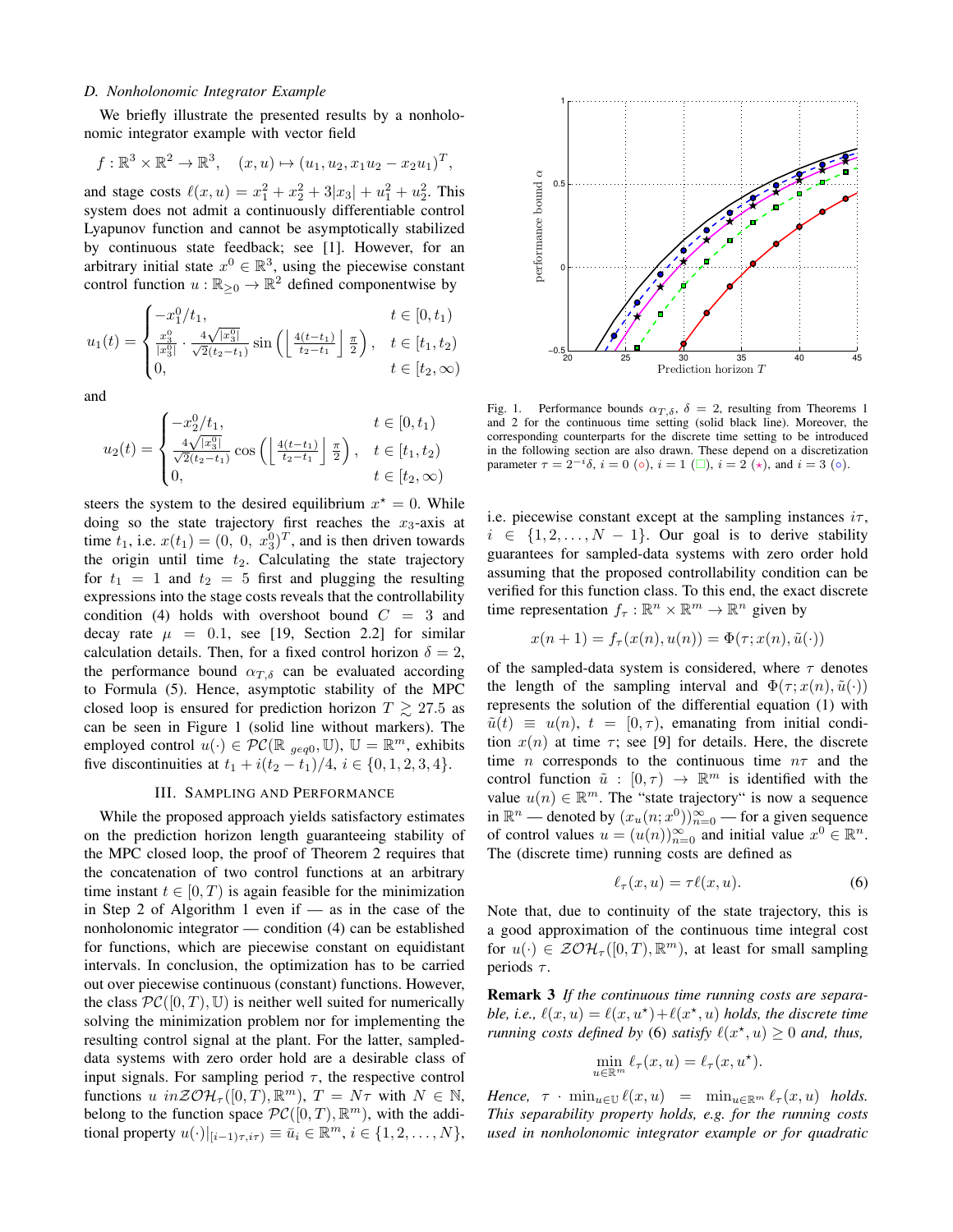*cost*  $\ell(x, u) = ||x - x^*||^2 + \lambda ||u - u^*||^2$ . In contrast to that, *if the discrete time running costs exactly represent the continuous time cost, i.e.*  $\ell_{\tau}(x, u) = \int_0^{\tau} \ell(\Phi(t; x, \tilde{u}(\cdot)), \tilde{u}(t)) dt$ , *another input signal may yield a lower value since the interplay of the control and the current state is taken into account, see [18] for a numerical case study.*

Next, we proceed analogously to the continuous time case in order to derive a suboptimality estimate for the considered sampled-data system. To this end, the following discrete time counterpart of Condition (4) is needed.

**Assumption 1** Let an overshoot bound  $C \geq 1$  and a decay *rate*  $\sigma \in (0,1)$  *exist such that, for each state*  $\hat{x} \in \mathbb{R}^n$ *, there exists a sequence*  $(u_{\hat{x}}(n))_{n=0}^{\infty} \subset \mathbb{R}^m$  *satisfying the inequality* 

$$
\ell_{\tau}(x_{u_{\hat{x}}}(n;\hat{x}),u_{\hat{x}}(n)) \leq C\sigma^n \min_{u \in \mathbb{R}^m} \ell_{\tau}(\hat{x},u) \quad \forall \ n \in \mathbb{N}_0. \tag{7}
$$

Based on Assumption 1, results similar to Theorems 1 and 2 can be derived for discrete time systems, see [4]. These allow to ensure asymptotic stability or a desired suboptimality degree for sampled-data systems with zero order hold if Assumption 1 holds, i.e., the regularity of the function class used in order to verify Inequality (7) is preserved. In particular, the optimal control problem to be solved in Step 2 of Algorithm 1 is now a finite dimensional (nonlinear) optimization problem.

Considering the nonholonomic integrator example once more and taking the structure of the employed control into account shows that Inequality (4) implies Assumption 1 with the same overshoot constant C and decay rate  $\sigma := e^{-\mu \tau} =$  $e^{-\mu\delta}$ . However, this leads to more conservative performance bounds, see [13] and Figure 1 (red solid line marked with ◦). Hence, the question arises whether structural properties of control functions used in order to verify Inequality (4) can be preserved while maintaining the superior performance bounds of the continuous time approach.

#### *A. Decoupling of Control Horizon & Discretization*

A key idea in order to solve this problem is to decouple the control horizon  $\delta$  and the discretization parameter  $\tau$ . To be more precise, the interval  $[0, \delta)$  is subdivided into  $k \in \mathbb{N}$ (equidistant) sampling intervals ( $k\tau = \delta$ ). Then, the MPC algorithm is adapted such that the first  $k$  control values are implemented on each interval  $[n\delta,(n+1)\delta), n \in \mathbb{N}_0$ , in the discrete setting, so called *multistep MPC*. Hence, the relation between control horizon  $\delta = k\tau$  and prediction horizon T is independent of the discretization accuracy  $\tau$ . This allows us to apply the results obtained in [4] and, thus, to ensure  $u_{T,\delta}^{MPC} \in \mathcal{Z} \mathcal{O} \mathcal{H}_{\tau}(\mathbb{R}_{\geq 0}, \mathbb{R}^m)$  for the MPC control  $u_{T,\delta}^{MPC}$  since no switches except at the sampling instances are required in the respective proofs.

**Definition 1** *Let*  $N \in \mathbb{N}_{\geq 2}$  *and*  $m \in \{1, 2, ..., N - 1\}$  *be* given. A multistep feedback law is a map  $\mu_{N,m}$  :  $\mathbb{R}^n \times$  $\{0, 1, \ldots, m-1\} \to \mathbb{R}^m$  which is applied according to

$$
x_{\mu_{N,m}}(n+1;\hat{x}) = f_{\tau}(x_{\mu_{N,m}}(n;\hat{x}), \mu_{N,m}(\hat{x}, n)),
$$
  
for  $n \in \{0, 1, ..., m-1\}$  with  $x_{\mu_{N,m}}(0;\hat{x}) = \hat{x}$ .

Algorithm 2 yields an MPC multistep feedback law.

# Algorithm 2 MPC Algorithm (discrete time)

Given: Prediction and control horizon  $N \in \mathbb{N}_{\geq 2}$ ,  $m \in \{1, 2, \ldots, N-1\}$ , and discretization paramter  $\tau \in \mathbb{R}_{>0}$ . Set time  $n = 0$ .

- 1) Measure the current state  $\hat{x} = x(n)$  at time n.
- 2) Minimize the finite horizon cost function

$$
J_N(\hat{x}, \bar{u}(\cdot)) = \sum_{k=0}^{N-1} \ell_\tau(\bar{x}_{\bar{u}}(k; \hat{x}), \bar{u}(k))
$$

subject to dynamics  $\bar{x}_{\bar{u}}(k+1;\hat{x}) = f_{\tau}(\bar{x}_{\bar{u}}(k;\hat{x}), \bar{u}(k)),$  $\bar{x}_{\bar{u}}(0;\hat{x}) = \hat{x}$ , and  $u(k) \in \mathbb{U}$ ,  $k \in \{0, 1, \dots, N - 1\}$  to compute an optimal sequence  $(\bar{u}_N^{\star}(k; \hat{x}))_{k=0}^{N-1} \subset \mathbb{R}^m$ .

3) Implement  $(\bar{u}_N^{\star}(k; \hat{x}))_{k=0}^{m-1}$  at the plant, set  $n = n+m$ and goto Step 1.

The MPC multistep feedback is defined by  $\mu_{N,m}(\hat{x}, k) =$  $\overline{u}_N^*(k; \hat{x})$  for  $k = 0, 1, \dots, m - 1$ . "Classical" MPC as used in literature corresponds to  $m = 1$ .

### *B. Discretizations*

We want to rigorously investigate the interplay between faster sampling and the performance bound  $\alpha$ . To this end, the following definition is needed in order to investigate whether a finer discretization may close the observed gap if the control horizon  $\delta = \tau m$  is kept constant.

# Definition 2 (Discretization and Iterative Refinement)

Let  $\tau_0 \in (0, \delta]$  *be chosen such that the conditions*  $m := \delta/\tau_0 \in \mathbb{N}$  and  $N := T/\tau_0 \in \mathbb{N}$  *hold. In addition, let a decay rate* σ *be given and assume that the overshoot* C *does not depend on the discretization parameter τ. Furthermore, let a sequence*  $(k_j)_{j \in \mathbb{N}_0} \subseteq \mathbb{N}$  *with*  $k_0 := 1$  *be given. Then, a discretization* D *is defined by a sequence of quintruplets*

$$
\mathcal{D} = (\mathcal{D}_j)_{j \in \mathbb{N}_0} = (k_j, \tau_j, N_j, m_j, \sigma_j)_{j \in \mathbb{N}_0}
$$
\n
$$
:= (k_j, k_j^{-1} \tau_0, k_j N, k_j m, \sigma^{1/k_j})_{j \in \mathbb{N}_0}.
$$
\n(8)

Here,  $(\tau_j)_{j \in \mathbb{N}_0}$ ,  $\tau_j$   $\,:=\, \tau_0/k_j$ , represents the sequence of *discretization parameters (i.e., the sampling time steps) and* the parameters  $(N_j)_{j\in\mathbb{N}_0}$  and  $(m_j)_{j\in\mathbb{N}_0}$  specify the feedback  $laws$   $(\mu_{N_j,m_j})_{j\in\mathbb{N}_0}$ . If  $k_{j+1}$  is a multiple of  $k_j$  and  $k_{j+1}>k_j$ *holds, a sequence*  $(k_j)_{j \in \mathbb{N}_0} \subset \mathbb{N}$  *is called an iterative refinement.*

In the j-th discretization the interval  $[0, \tau_0)$  is subdivided into  $k_i$  equidistant parts, i.e.,

 $[0, \tau_0/k_i]$ ,  $[\tau_0/k_i, 2\tau_0/k_i)$ , ...,  $[(k_i - 1)\tau_0/k_i, \tau_0)$ .

# *C. Application to the Nonholonomic Integrator Example*

As shown before the controllability Assumption 1 is preserved with the same overshoot bound C and decay rate  $\sigma = e^{-\mu\tau}$  for the nonholonomic integrator example. However, now the sampling rate  $\tau$  is decoupled from the control horizon  $\delta$ . More precisely, m control values are implemented at the plant (Step 3 of Algorithm 2) before a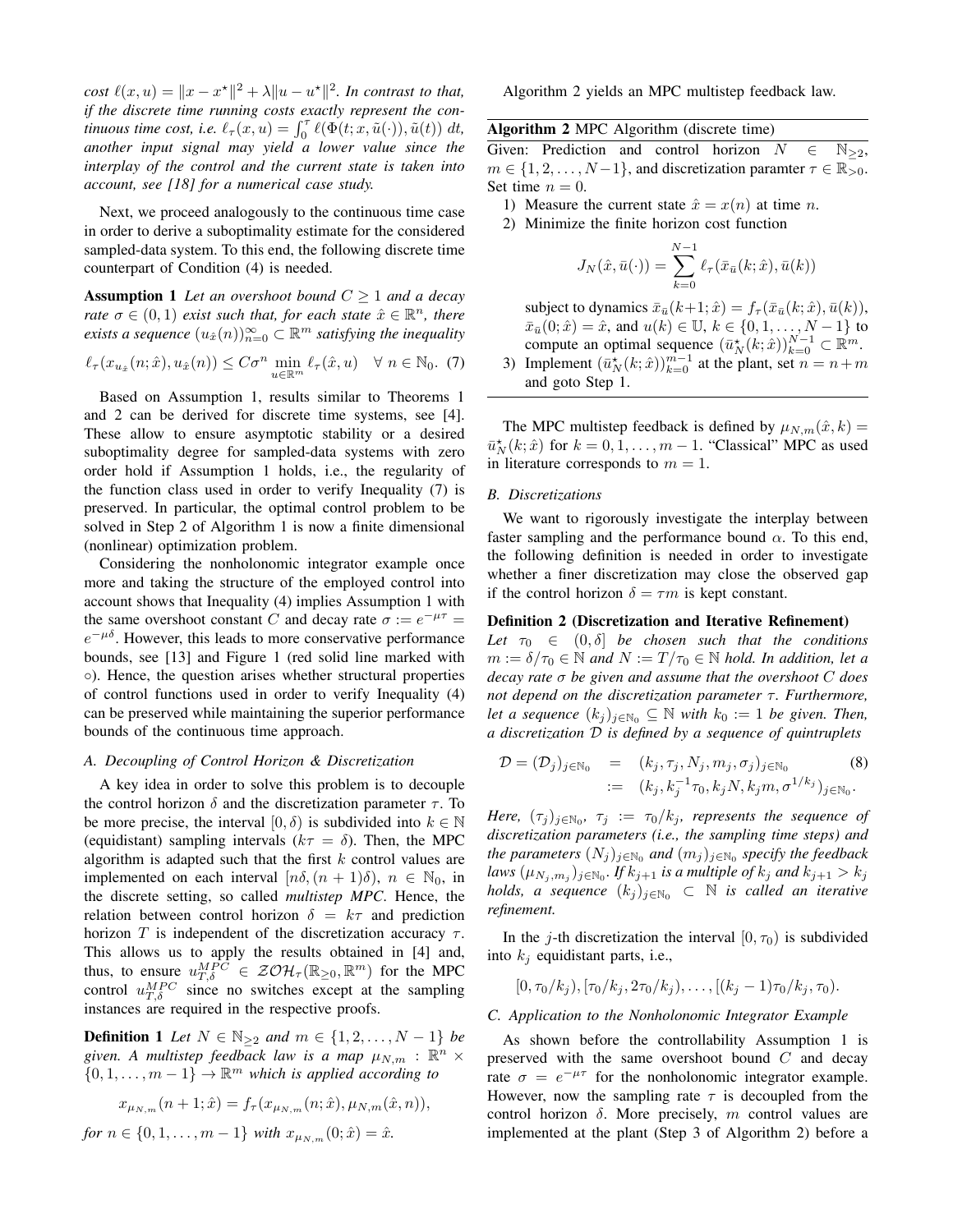reoptimization is carried out (Step 2 of Algorithm 2). Here, the following stability theorem, which was proven in [4], is applied in order to determine the suboptimality degree  $\alpha_{N,m}$ .

**Theorem 3** *Let*  $N \in \mathbb{N}_{\geq 2}$ *,*  $m \in \{1, 2, ..., N - 1\}$ *<i>, and*  $\overline{\alpha} \in (0,1)$  *be given as well as Assumption 1 be satisfied with*  $C \geq 1$  *and*  $\sigma \in (0, 1)$ *. Furthermore, assume that*  $\mathcal{K}_{\infty}$ *functions*  $\tilde{\alpha}_1(\cdot)$ ,  $\tilde{\alpha}_2(\cdot)$  *exist satisfying* 

$$
\widetilde{\alpha}_1(||x - x^\star||) \le \ell_\tau(x, u^\star) \le \widetilde{\alpha}_2(||x - x^\star||)
$$

*for all*  $x \in \mathbb{R}^n$ *. In addition, let the inequality*  $\alpha_{N,m} \geq \overline{\alpha}$ *hold with*  $\alpha_{N,m}$  *given by* 

$$
1 - \frac{\prod_{i=m+1}^{N} (\gamma_i - 1)}{\left[\prod_{i=m+1}^{N} \gamma_i - \prod_{i=m+1}^{N} (\gamma_i - 1)\right] \left[\prod_{i=N-m+1}^{N} \gamma_i - \prod_{i=N-m+1}^{N} (\gamma_i - 1)\right]}.
$$
\n(9)

with  $\gamma_i := C \sum_{n=0}^{i-1} \sigma^i = C(1 - \sigma^i)/(1 - \sigma)$ . Then, for each  $x^0 \in \overline{\mathbb{R}^n}$ , the MPC closed loop  $x_{\mu_{N,m}}^{MPC}(\cdot; x^0)$  is *asymptotically stable and its costs*

$$
J_{\infty}(x_0, \mu_{N,m}^{MPC}(\cdot; x_0)) = \sum_{n=0}^{\infty} \ell_{\tau}(x_{\mu_{N,m}}^{MPC}(n; x_0), u_{N,m}^{MPC}(n; x_0))
$$

*satisfy the estimate*  $J_{\infty}(x_0, u_{N,m}^{MPC}(\cdot; x_0)) \leq \overline{\alpha}^{-1} \cdot V_{\infty}(x_0)$ .

Using  $\alpha_{N,m}$  defined by Formula (9) and coupling the control horizon  $\delta$  and the discretization parameter  $\tau$  as in Definition 2 yields suboptimality degrees in dependence of the discretization accuracy  $\tau$ . For  $\tau = 2^{-i}\delta$ ,  $i \in \{0, 1, 2, 3\}$ , the resulting performance bounds are illustrated in Figure 1. The finer the discretization, the better the suboptimality bounds. Indeed, monotone convergence to the continuous time values  $\alpha_{T,\delta}$  can be observed in this example. In the following section, we rigorously formulate this observation as a theorem.

## IV. MAIN RESULT

We show that structural properties of the control functions used to verify Assumption 1 can be preserved while the superior continuous time estimates on performance and, thus, the length of a stabilizing prediction horizon are maintained. First, all assertions dealing with the discretized setting are presented in Proposition 1. Then, in Theorem 4, conclusions on the connection to the continuous time performance bounds are drawn. To this end, let the expression

$$
\gamma_{i,k} := C \sum_{n=0}^{i-1} \sigma_k^n = C \sum_{n=0}^{i-1} \left( \sigma^{1/k} \right)^n = \frac{C(1 - \sigma^{i/k})}{1 - \sigma^{1/k}}
$$

be defined in dependence of the parameter  $k \in \mathbb{N}_0$  and denote  $\alpha_{N,m}$  from Formula (9) based on C and  $\sigma_k = \sigma^{1/k}, k \in$ N, by  $\alpha_{kN,km}(k)$ , i.e., the argument k indicates that  $\gamma_i$  is replaced by  $\gamma_{i,k}$ .

Proposition 1 (Monotone Convergence) *Let a discretization*  $\mathcal{D} = (\mathcal{D}_j)_{j \in \mathbb{N}_0} = (k_j, \tau_j, N_j, m_j, \sigma_j)_{j \in \mathbb{N}_0}$  according *to Definition 2 with*  $N \in \mathbb{N}_{\geq 2}$ ,  $m \in \{1, 2, ..., N - 1\}$ , *and*  $k_j \rightarrow \infty$  *for j tending to infinity be given. Suppose, in*  *addition, that for each discretization parameter*  $\tau_j$ ,  $j \in \mathbb{N}_0$ , Assumption 1 is satisfied with decay rate  $\sigma_j = \sigma^{k_j^{-1}}$ ,  $\sigma \in$  $(0, 1)$ *, and overshoot*  $C \geq 1$ *. Then, we get convergence of*  $\alpha_{k_i,N,k_jm}(k_j)$  to

$$
1 - \frac{\left(\frac{1-\sigma^m}{\sigma^m}\right)^{1/C}}{\left(\frac{1-\sigma^N}{\sigma^N}\right)^{1/C} - \left(\frac{1-\sigma^m}{\sigma^m}\right)^{1/C}} \cdot \frac{\left(\frac{1-\sigma^{N-m}}{\sigma^{N-m}}\right)^{1/C}}{\left(\frac{1-\sigma^N}{\sigma^N}\right)^{1/C} - \left(\frac{1-\sigma^{N-m}}{\sigma^{N-m}}\right)^{1/C}} \tag{10}
$$

*for*  $j \rightarrow \infty$ *. Moreover, for iterative refinements, i.e.*  $k_j$ *is a multiple of*  $k_{j-1}$  *for all*  $j \in \mathbb{N}$ *, the sequence*  $(\alpha_{k_jN,k_jm}(k_j))_{j\in\mathbb{N}_0}$  is monotonically increasing.

Proposition 1 shows that finer discretizations lead to improved suboptimality bounds, i.e.

$$
\alpha_{kN,km}(k) \leq \alpha_{\nu kN,\nu km}(\nu k) \qquad \forall \ k,\nu \in \mathbb{N},
$$

holds. This property can be employed in order to ensure, e.g., asymptotic stability of the MPC closed loop for shorter prediction horizons. Moreover, we computed the limit for discretization parameter  $\tau$  tending to zero ( $k \to \infty$ ). Combining these results allows for connecting the structure preserving estimates obtained for discretized systems with the superior performance estimates derived in the purely continuous time setting. Indeed, the following theorem is almost a direct consequence of Proposition 1.

Theorem 4 *Let the assumptions of Proposition 1 hold. If, in addition, Condition* (4) *holds with the same overshoot constant* C *and such that the decay rate satisfies the condition*  $\sigma = e^{-\mu \tau_0}$ , then we get

$$
\lim_{j \to \infty} \alpha_{k_j N_0, k_j m_0}(k_j) = \alpha_{T, \delta} \tag{11}
$$

*with*  $\alpha_{T,\delta}$  *from Formula* (5),  $\delta := m\tau_0$ *, and*  $T := N\tau_0$ *, respectively. Moreover, the suboptimality degree*  $\alpha_{T,\delta}$  *of the continuous setting is an upper bound, i.e.,*  $\alpha_{T,\delta} \geq$  $\alpha_{kN_0,km_0}(k)$  *holds for all*  $k \in \mathbb{N}$ .

In [19, Theorem 3.2, Corollary 3.4], we proved that the discrete time performance estimates converge for discretization parameter  $\tau$  tending to zero  $(k \to \infty)$  to their upper bound given by  $\alpha_{T,\delta}$  if the control and prediction horizon, i.e.  $\delta = \tau_j m_j$  and  $T = \tau_j N_j$  for all  $j \in \mathbb{N}_0$ , are kept constant. For iteratively refined discretizations, this convergence was shown to be monotone, cf. [19, Proposition 3.3].

Theorem 4 mainly requires that the continuous time (exponential) controllability condition (4) and its discrete time counterpart Assumption 1 are consistent, i.e., hold with the same overshoot bound C and the decay rate fulfils  $\sigma =$  $e^{-\mu\tau_0}$ . In this case, Theorem 4 shows the connection between MPC without stabilizing constraints for the continuous and the discrete time setting. Here, the continuous time results can be interpreted as limit case of what is achievable for sufficiently fast sampling. Hence, using multistep feedback laws, a sampling period (discretization accuracy) can be determined such that the guaranteed performance estimate is arbitrarily well recovered. In particular, this allows to derive stability guarantees for sampled-data systems with zero order hold.